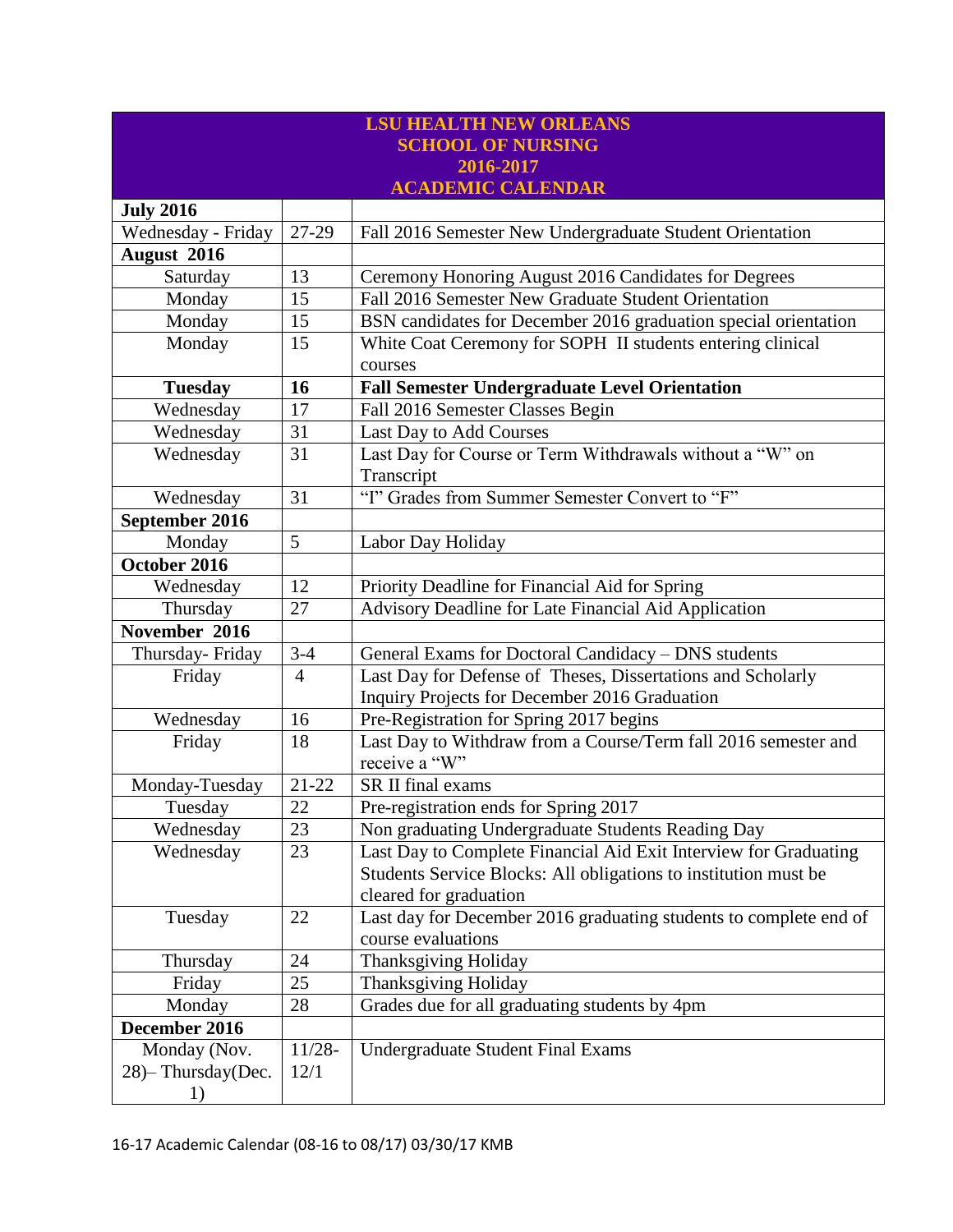| Friday               | $\overline{2}$ | Last Day of Fall 2016 Semester                                      |
|----------------------|----------------|---------------------------------------------------------------------|
| Friday               | $\overline{2}$ | Grades due for non-graduating students                              |
| Monday               | $\overline{5}$ | Last day for non-graduating students to complete end of course      |
|                      |                | evaluations                                                         |
| Wednesday            | $\tau$         | Pre-Commencement Rehearsal December 2016 Graduates                  |
| Thursday             | 8              | Awards Program, Degree Conferral for December 2016 Graduates        |
| Monday               | 12             | Traditional BSN and RN-BSN New Student Orientation (8am-5pm)        |
| Tuesday              | 13             | Traditional BSN New Student Orientation (8am-5pm)                   |
| Wednesday            | 14             | Traditional BSN New Student Orientation (8am-5pm)                   |
| 2017                 | 2017           | 2017                                                                |
|                      |                |                                                                     |
| <b>January 2017</b>  |                |                                                                     |
| Monday               | 09             | Spring Semester New Graduate Student Orientation                    |
| Monday               | 09             | BSN candidates for May 2017 graduation - special orientation/level  |
|                      |                | orientation                                                         |
| Monday               | 09             | Last day for Graduate Students to register for Spring 2017 Semester |
| Monday               | 09             | White Coat Ceremony for CARE XVI and SOPH II students               |
|                      |                | entering clinical courses                                           |
| <b>Tuesday</b>       | 10             | <b>Spring 2017 Semester Undergraduate Level Orientation</b>         |
| Wednesday            | 11             | Spring 2017 Semester Classes Begin                                  |
| Monday               | 16             | Martin Luther King Holiday                                          |
| Wednesday            | 25             | Last Day to Add                                                     |
| Wednesday            | 25             | Last Day for Course or Term Withdrawals without a "W" on            |
|                      |                | Transcript                                                          |
| Wednesday            | 25             | "I" Grades from Fall 2016 Semester Convert to "F"                   |
| <b>February 2017</b> |                |                                                                     |
| Tuesday              | 28             | Mardi Gras Holiday                                                  |
| <b>March 2017</b>    |                |                                                                     |
| Monday               | 15             | Priority Deadline for Financial Aid for Summer                      |
| Wednesday            | 29             | Registration Begins for Summer/Fall semesters                       |
| <b>April 2017</b>    |                |                                                                     |
| Thursday             | 6              | Advisory Deadline for Late Financial Aid Application                |
| $Thursday - Friday$  | $6 - 7$        | General Exams for Doctoral Candidacy - DNS students                 |
| Friday               | $\overline{7}$ | Last Day for Defense of Theses, Dissertations and Scholarly         |
|                      |                | Inquiry Projects for May 2017 Commencement                          |
| Tuesday              | 11             | Spring Break begins at 7pm                                          |
| Friday               | 14             | Easter Holiday                                                      |
| Monday               | 17             | Registration for Summer/Fall ends at 4pm                            |
| Tuesday              | 18             | Spring Break ends and Classes resume at 7am                         |
| Tuesday-Thursday     | $25 - 27$      | SR II and CARE XV final exams                                       |
| Friday               | 28             | Last Day to Complete Financial Aid Exit Interview for Graduating    |
|                      |                | Students Service Blocks: All obligations to institution must be     |
|                      |                | cleared for graduation                                              |
| Friday               | 28             | Last Day to Withdraw from Course or Term                            |
| <b>May 2017</b>      |                |                                                                     |